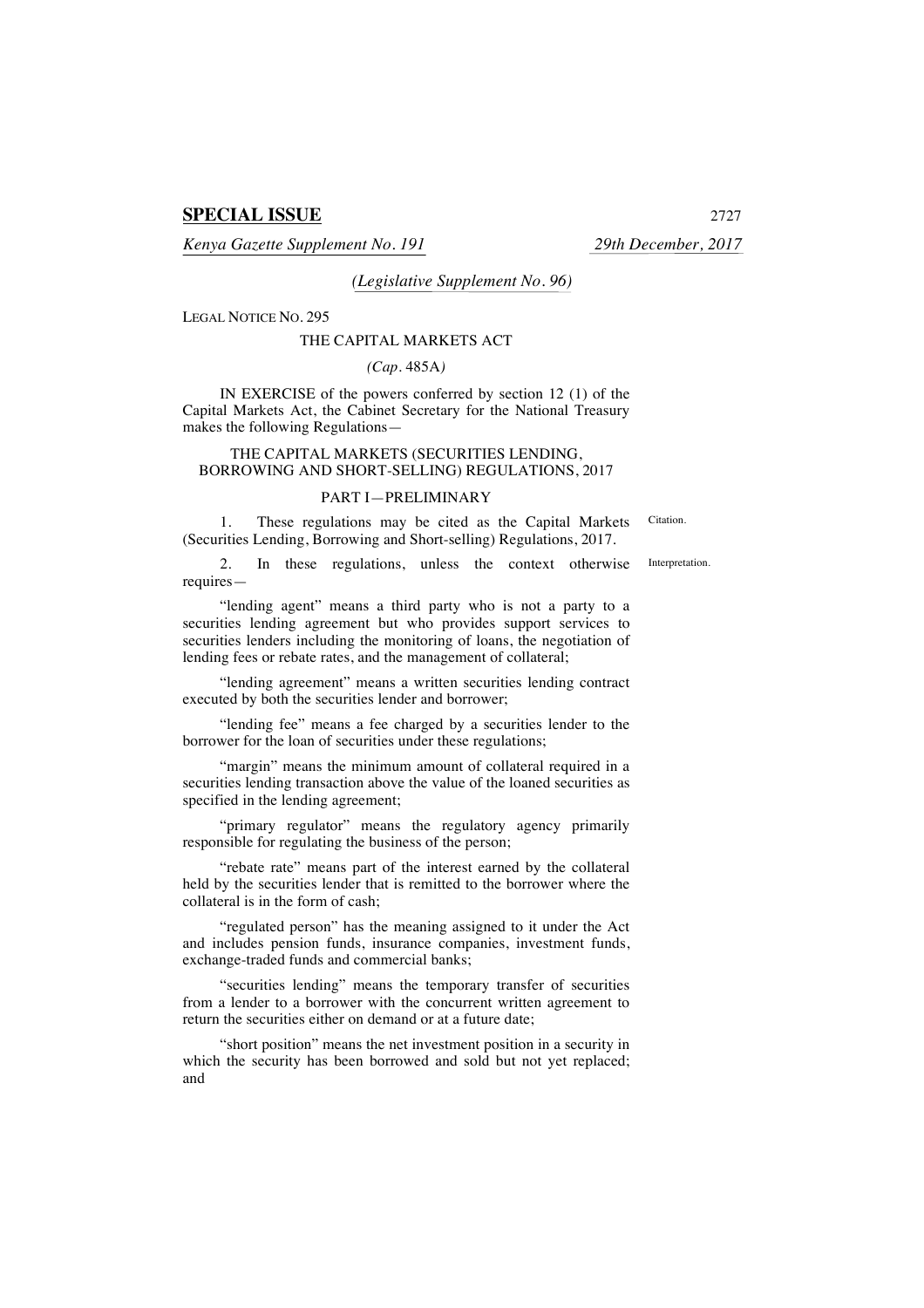"short sale" means any sale of a security which the seller does not own at the time of the sale.

#### PART II—SECURITIES LENDING AND BORROWING

3. (1) A securities lending and borrowing transaction shall be carried out in accordance with these regulations.

(2) The Authority may exempt a sell buy-back or any facility that is similar to a securities lending or borrowing transaction as contemplated under these regulations.

(3) A person shall apply in writing to the Authority to exempt a sell buy-back or a facility that is similar to a securities lending transaction from the application of these regulations.

(4) An application under subregulation (3) shall state the reasons for which the exemption is being applied for.

(5) The Authority shall consider the application under subregulation (3) and make a decision within twenty-one days of receiving the application.

4. The Authority shall prescribe the criteria for the identification of securities that may be lent under these regulations.

5. (1) A securities lending and borrowing transaction shall be carried out by —

- (a) a regulated person; or
- (b) any other person specified for that purpose by the Authority.

(2) A regulated person or a person specified by the Authority in accordance with subregulation (1) shall comply with—

- (a) these regulations;
- (b) any additional requirements that may be imposed by the Authority; and
- (c) any other requirements that may be imposed by its primary regulator.

(3) A regulated person may act as an intermediary for a securities borrower or lender:

Provided that the intermediary shall disclose any potential or actual conflicts of interest in relation to his or her role in the securities lending or borrowing transaction to the borrower or lender as the case may be.

6. (1) The lender and borrower in a securities lending and borrowing transaction shall enter into a lending agreement before undertaking the securities lending and borrowing transaction.

Securities lending and borrowing agreement.

(2) A lending agreement shall include—

(a) detailed identification of the lender;

Securities lending and borrowing transactions.

Criteria for identifying securities to be lent or borrowed. Persons to undertake securities lending and borrowing.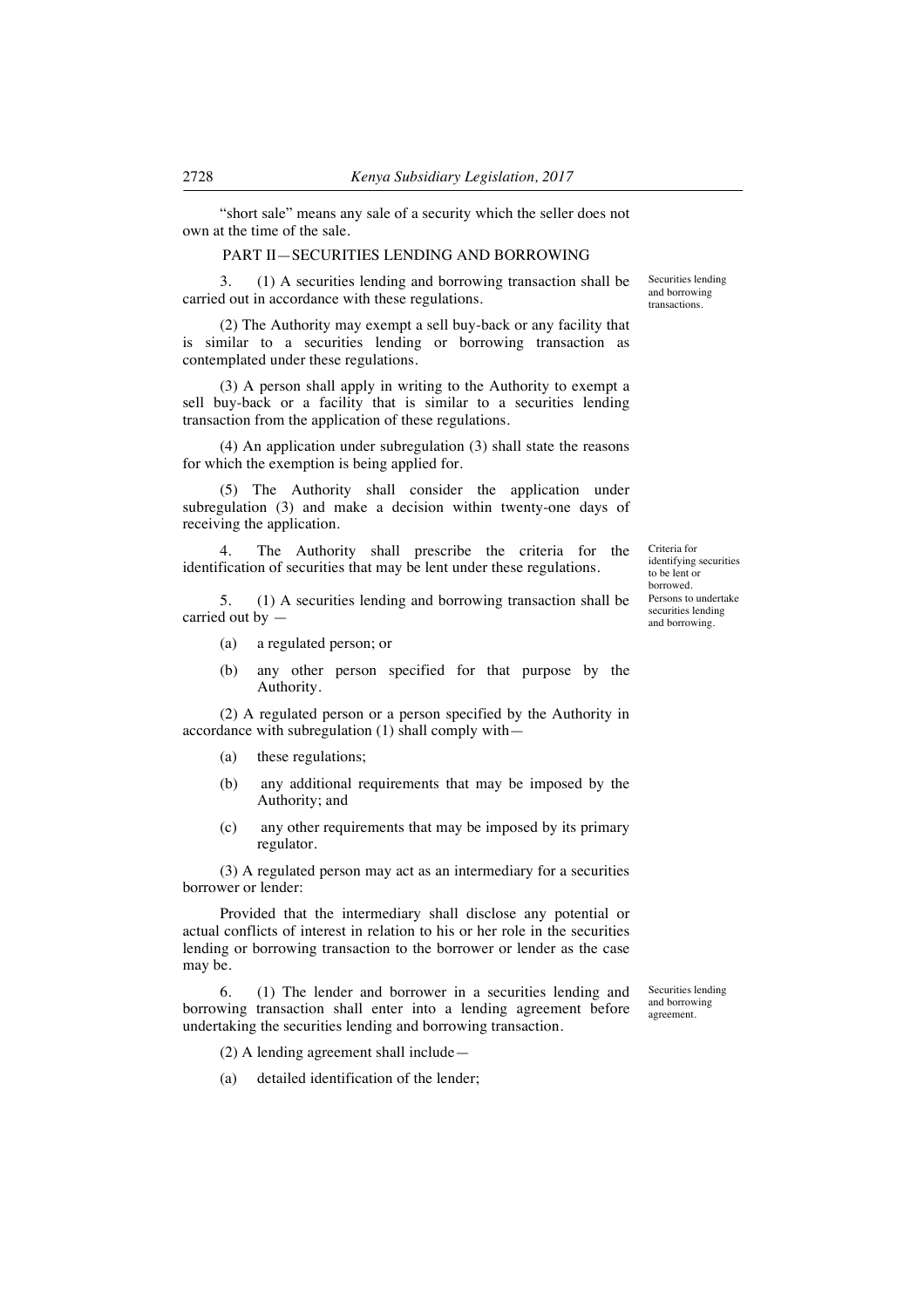- (b) detailed identification of the borrower;
- (c) the securities to be lent;
- (d) the number of the securities to be lent;
- (e) the agreed value of the securities to be lent for the purposes of the transaction;
- (f) the term of the transaction;
- (g) the method of calculating the lending fee or rebate and the payment schedule of the lending fee or rebate as the case may be;
- (h) the nature and value of the collateral;
- (i) the full transfer of the title and interest in the securities to be lent;
- (j) the full transfer of the title and interest in the collateral to be provided;
- (k) the methodology for the revaluation of the collateral;
- (l) the person who shall be responsible for the revaluation of the collateral;
- (m) the margin attached to the securities lending and borrowing transaction, if any;
- (n) the nature and consequences of default or other failures in relation to the terms of the lending agreement;
- (o) the exercise of voting rights associated with the securities to be lent;
- (p) the exercise of voting rights associated with the collateral to be provided where the collateral is a type of security that has voting rights associated with it; and
- (q) the procedure for recalling or returning the lent securities.

7. (1) A securities lending and borrowing transaction shall not be registered as a sale or purchase on a traded market.

(2) A market intermediary who carries out a securities lending and borrowing transaction shall, once in every month or in any frequency that may be determined by the Authority, submit to the Authority a report of securities lending and borrowing transactions the market intermediary has carried out in the period under review.

(3) The Authority may require each regulated person to report the net securities lending and borrowing position of each security held by the regulated person on a regular basis.

8. (1) A borrower in a securities lending and borrowing transaction shall provide the lender with collateral of at least one hundred per centum of the value of the borrowed securities.

Reporting of transactions.

Collateral for securities lending and borrowing transactions.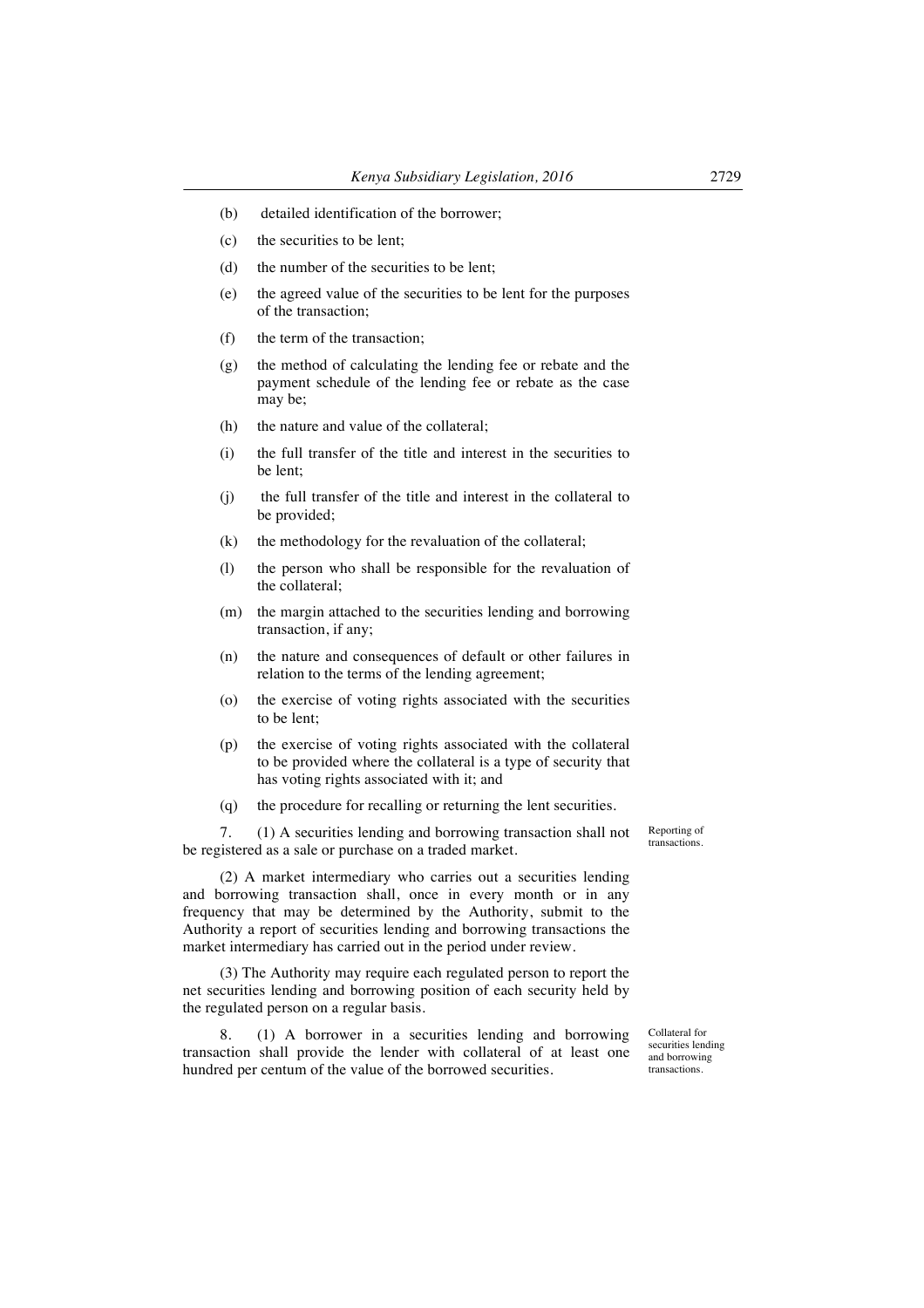(2) The lender in a securities lending and borrowing transaction may require the borrower to provide an additional margin on the collateral provided under subregulation (1).

(3) The quality of the collateral required in a securities lending or borrowing transaction may include—

- (a) cash in Kenya shillings;
- (b) Government securities; or
- (c) any other type of security that may be specified by the Authority.

(4) The lent securities and the collateral shall be revalued daily and the amount of the collateral held in relation to the lent securities shall be adjusted in relation to the revaluation.

(5) Where it is not possible to revalue the lent securities daily, the securities may be revalued on a weekly basis or more frequently as may be required by the Authority and the collateral held in relation to the securities shall be adjusted in relation to the revaluation.

9. (1) The collateral provided by the borrower in a securities lending and borrowing transaction may be used by the lender as follows—

- (a) in the case of cash, it may be deposited in an interest bearing account;
- (b) in the case of Government securities, it may be used in overnight repo transactions; or
- (c) in any other case, it may be used as the Authority may prescribe.

(2) The primary regulator of the borrower or lender may also impose additional restrictions on the use of the collateral held by a lender of securities.

(3) The lender in a securities lending and borrowing transaction may appoint, in writing, a lending agent to manage the collateral provided by the borrower and shall specify, at the time of appointment, the uses to which the collateral may be put by the agent.

10. (1) The lender in a securities lending and borrowing transaction shall continue to enjoy the economic benefits associated with the securities he or she has lent to the borrower during the period when the securities have been lent including dividends or interest.

(2) The lender in a securities lending and borrowing transaction shall be entitled to a lending fee from the borrower for lending the securities.

11. A borrower in a securities lending and borrowing transaction shall—

- (a) have full legal title of the securities he or she has borrowed;
- (b) where the collateral provided is in the form of securities, continue to receive all economic benefits associated with

Rights and obligations of the lender.

Rights and obligations of the borrower.

Other use of collateral.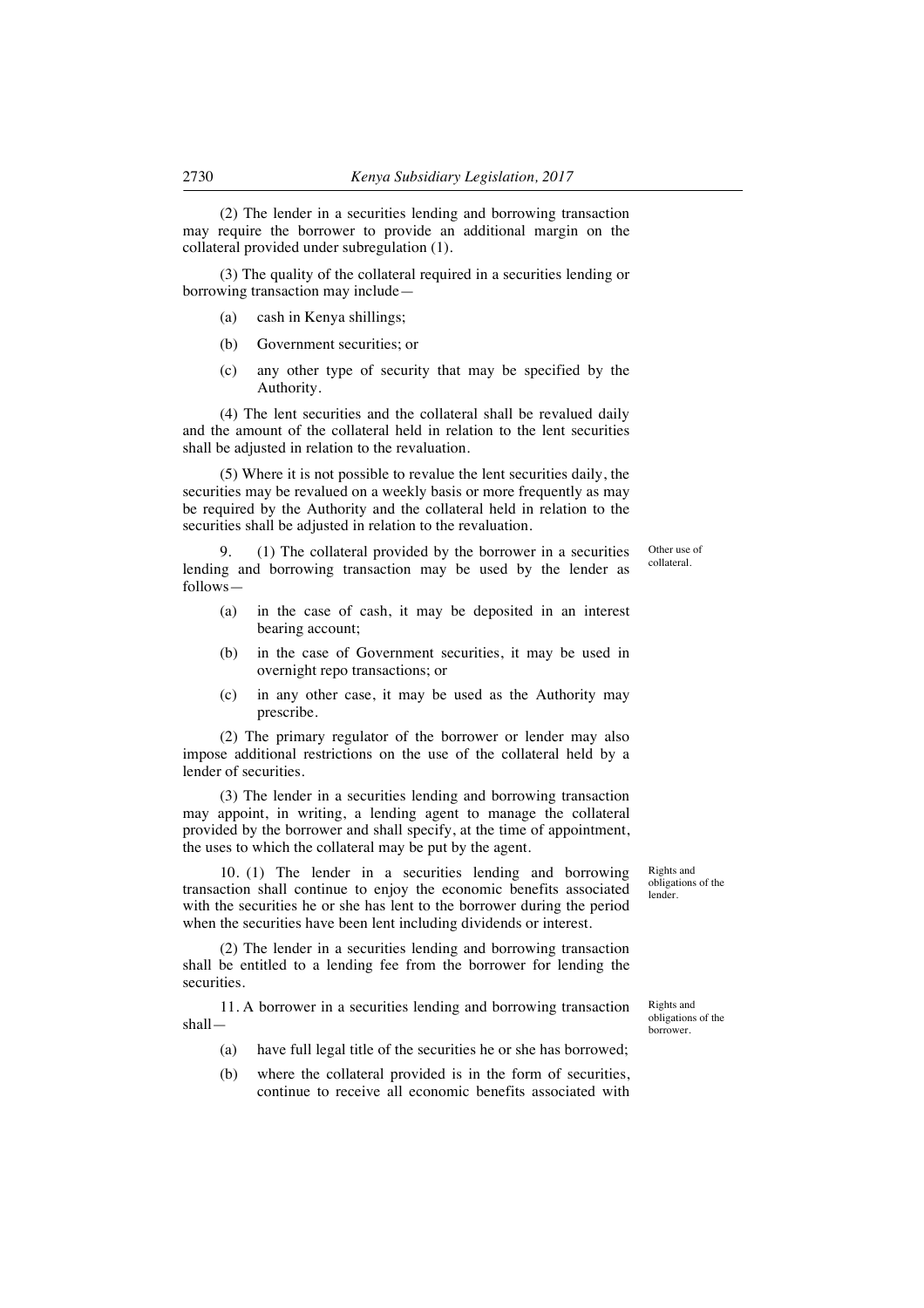the securities given as collateral including dividends or interest; and

(c) pay the securities lender such amount as may be needed to ensure that the collateral provided remains sufficient at all times.

## PART III—SHORT-SELLING OF SECURITIES

12. (1) The short-selling of securities shall be carried out in accordance with these regulations. Short-selling.

(2) A seller may enter into a short-selling transaction if the seller provides documentary evidence that shows that he or she has—

- (a) entered into an agreement to borrow the securities to cover the short sale;
- (b) reasonable grounds to believe that the securities will otherwise be delivered to him or her in time to cover the short sale; and
- (c) entered into an arrangement with another party under which that party has confirmed in writing that it will have the securities and will deliver them in time to cover the short sale.

(3) A person who contravenes the provisions of subregulation (2) commits an offence and shall be liable, on conviction, to the penalty specified under the Act.

13. (1) The Authority shall prescribe the criteria to identify securities that may be subject to short sales.

(2) Any prevalidation requirements or obligations applicable to securities transactions shall not apply to short-selling transactions.

14. (1) Short-selling transactions shall only be carried out by regulated persons or any other person specified by the Authority.

(2) Each regulated person who intends to engage in a shortselling transaction shall comply with these regulations, any additional requirements imposed by the Authority and any other requirements imposed by the regulated person's primary regulator.

15. (1) A seller who engages in a short-selling transaction shall, when submitting an order, declare to the exchange or, if acting through a market intermediary, to that intermediary, that it is a short sale.

(2) Each short sale shall be carried out in the same trading environment as normal purchases or sales of securities.

(3) A securities exchange or a trading platform shall, for the purposes of facilitating short-selling transactions, formulate rules to provide for buying in.

(4) Despite the generality of subregulation (3), each short sale of securities shall be identified as a short sale by the selling broker under the rules of the exchanges or trading platforms contemplated in subregulation (3).

Securities permitted in short sales.

Persons permitted to undertake shortselling.

Requirements for short-selling.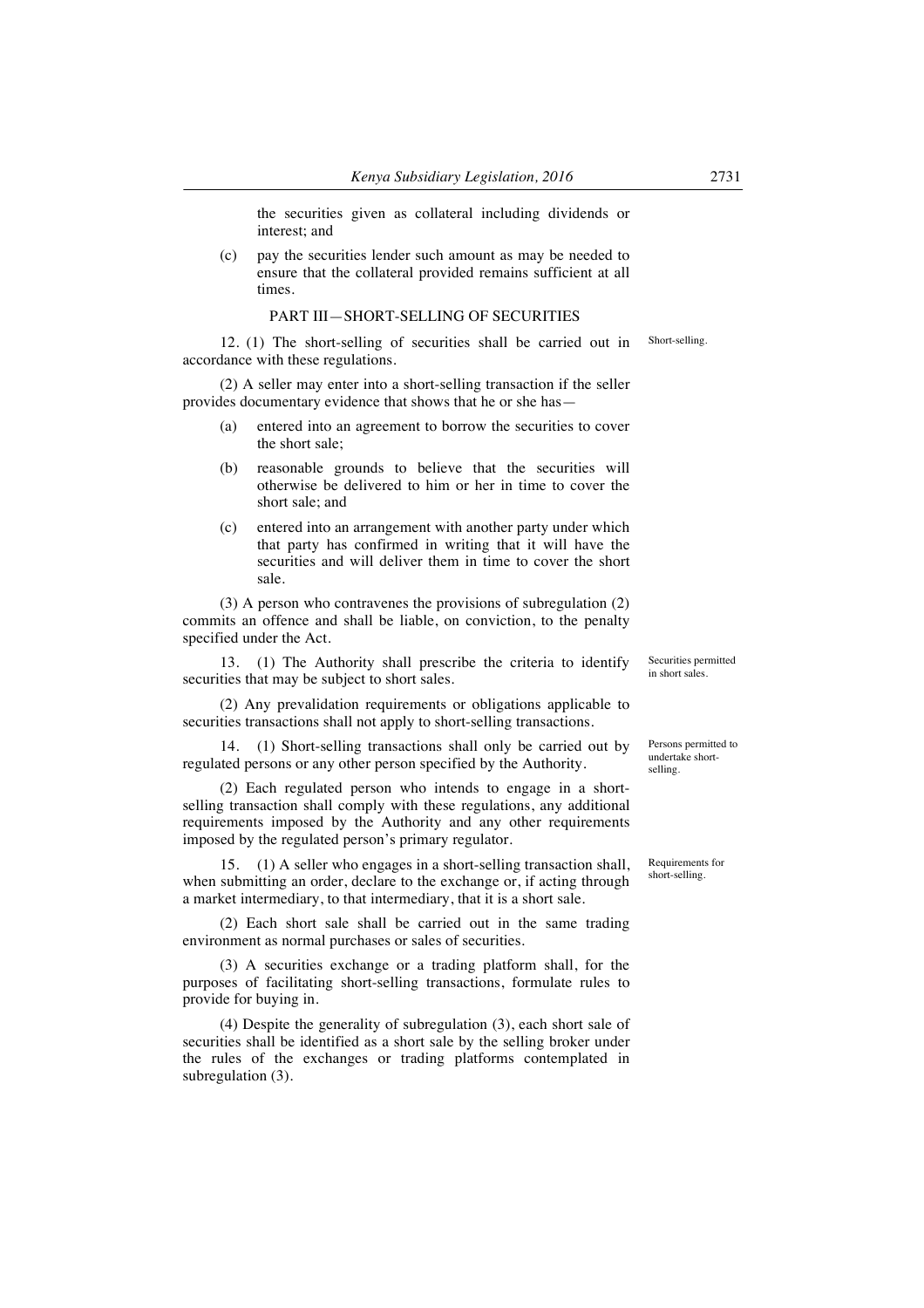(5) For the purposes of this regulation, "buying in" means the buying of securities effected by a securities exchange which a seller has failed to deliver on the day fixed for settlement;

16. (1) A participant in an exchange or trading platform who holds a short position in a security of five per centum or more of the total amount of the security in issue shall report this position immediately to the relevant exchange or trading platform and the Authority.

(2) The Authority may revise the limit prescribed in subregulation (1) and may prescribe different limits for different categories of securities.

(3) A short position in any security by a participant and related persons shall not exceed ten per centum of the total amount of the security in issue.

(4) The Authority may revise the limit prescribed under subregulation (3), and may prescribe different limits for different categories of securities, or prescribe the limits of short positions that specific participants or types of participants may hold.

17. (1) The Authority may suspend the short sales of a security or impose controls on the prices that may be input on short sales of a  $security =$ 

- (a) where the price movements of the security meet the conditions set out in the relevant rules of a regulated securities exchange or other infrastructure provider for the imposition of price controls or suspension of trading;
- (b) where the short sales of the security have been temporarily prohibited under the rules of a regulated securities exchange;
- (c) where the short sales of the security that is trading in Kenya have been prohibited in another jurisdiction or have been made subject to price controls as a result of concerns about market order; or
- (d) to maintain or restore the fair, efficient and transparent trading in the security.

(2) The Authority shall review suspensions of shorts sales or impositions of price controls on short sales under subregulation (1) at least once a week.

(3) Where the Authority has reviewed a suspension of a short sale or the imposition of price controls on a short sale under subregulation (2), it may—

- (a) maintain the suspension or the price control;
- (b) lift the suspension; or
- (c) remove the price control.

Reporting of and limits on short positions.

Suspension or price control.